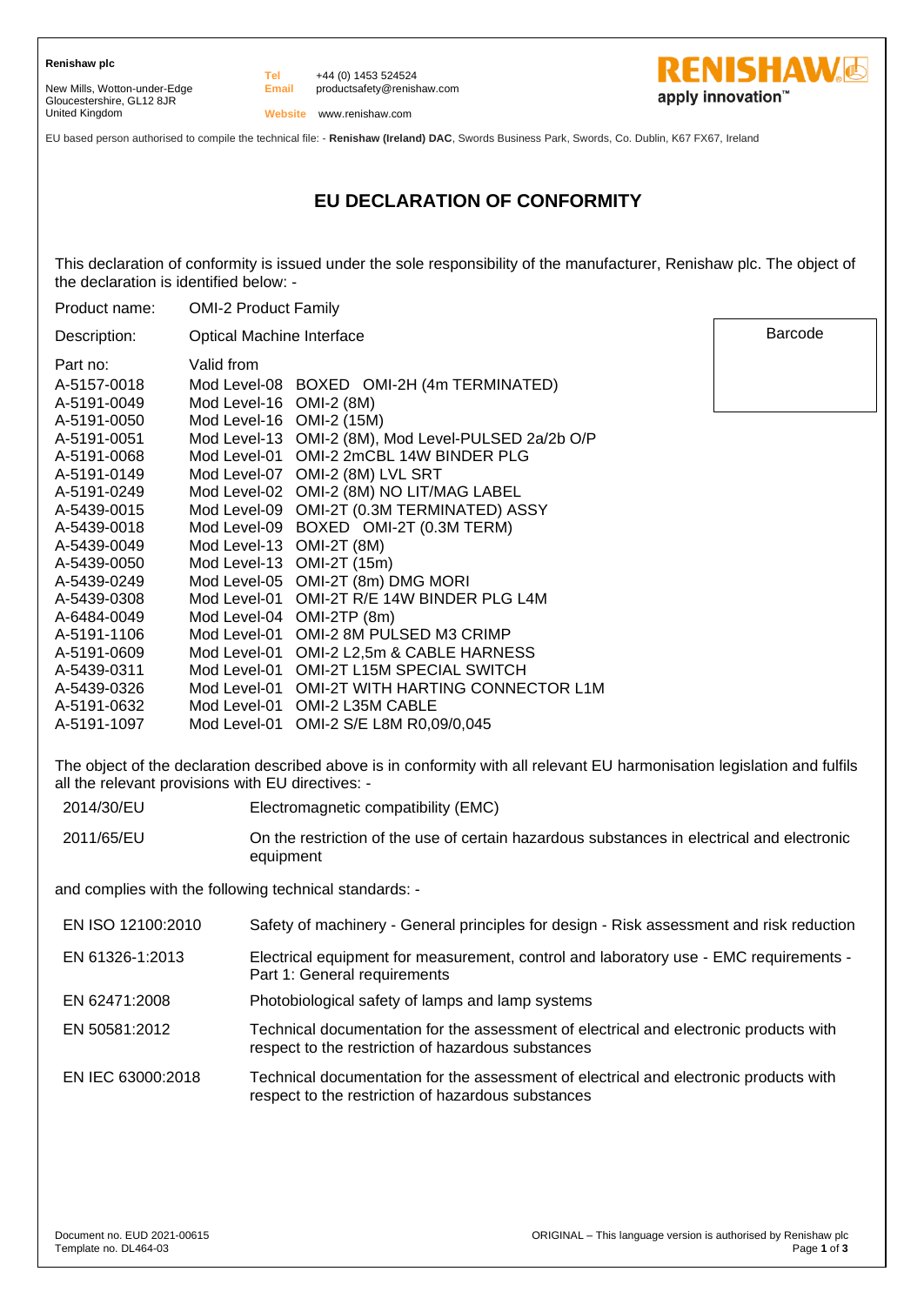# **Renishaw plc**

New Mills, Wotton-under-Edge Gloucestershire, GL12 8JR United Kingdom

**Email** +44 (0) 1453 524524 productsafety@renishaw.com

**Website** www.renishaw.com

**Tel**

EU based person authorised to compile the technical file: - **Renishaw (Ireland) DAC**, Swords Business Park, Swords, Co. Dublin, K67 FX67, Ireland

The persons authorised to sign for and on behalf of the manufacturer Renishaw Plc.: Name or Derek Marshall, Director & General Manager Machine Tool Products. Name David Griffith Operations Manager, Machine Tool Product Division

**Signature** 

21/01/2022

Dated

Place Renishaw plc, New Mills, Wotton-under-Edge, Gloucestershire, GL12 8JR, United Kingdom.

**ENISHAW.** 

apply innovation<sup>™</sup>